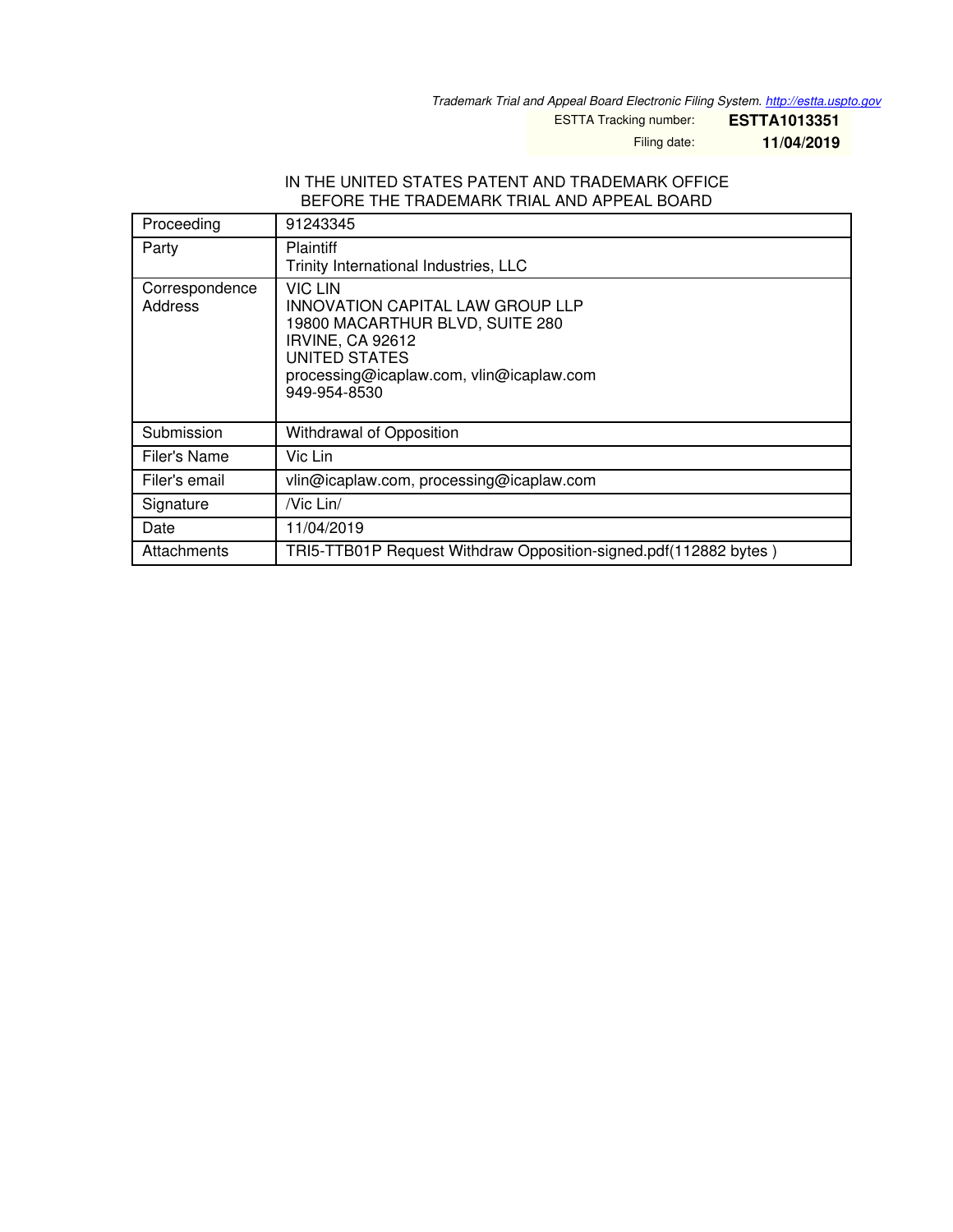## **IN THE UNITED STATES PATENT AND TRADEMARK OFFICE BEFORE THE TRADEMARK TRIAL AND APPEAL BOARD**

TRINITY INTERNATIONAL INDUSTRIES, L.L.C., Opposition No. 91243345 a Delaware limited liability company,

Opposer,

Mark: ECOSTORAGE Application No. 87534642

v.

HOME PRODUCTS INTERNATIONAL – NORTH AMERICA, INC., a Delaware corporation,

Applicant.

## **WITHDRAWAL OF OPPOSITION WITH CONSENT**

Opposer, TRINITY INTERNATIONAL INDUSTRIES, L.L.C., requests that this

Opposition be withdrawn without prejudice and the Applicant consents to this request.

For Opposer:

For Applicant:

/Vic Lin/

Vic Lin Counsel for Opposer By:

Antony McShane Counsel for Applicant

/ Antony McShane/